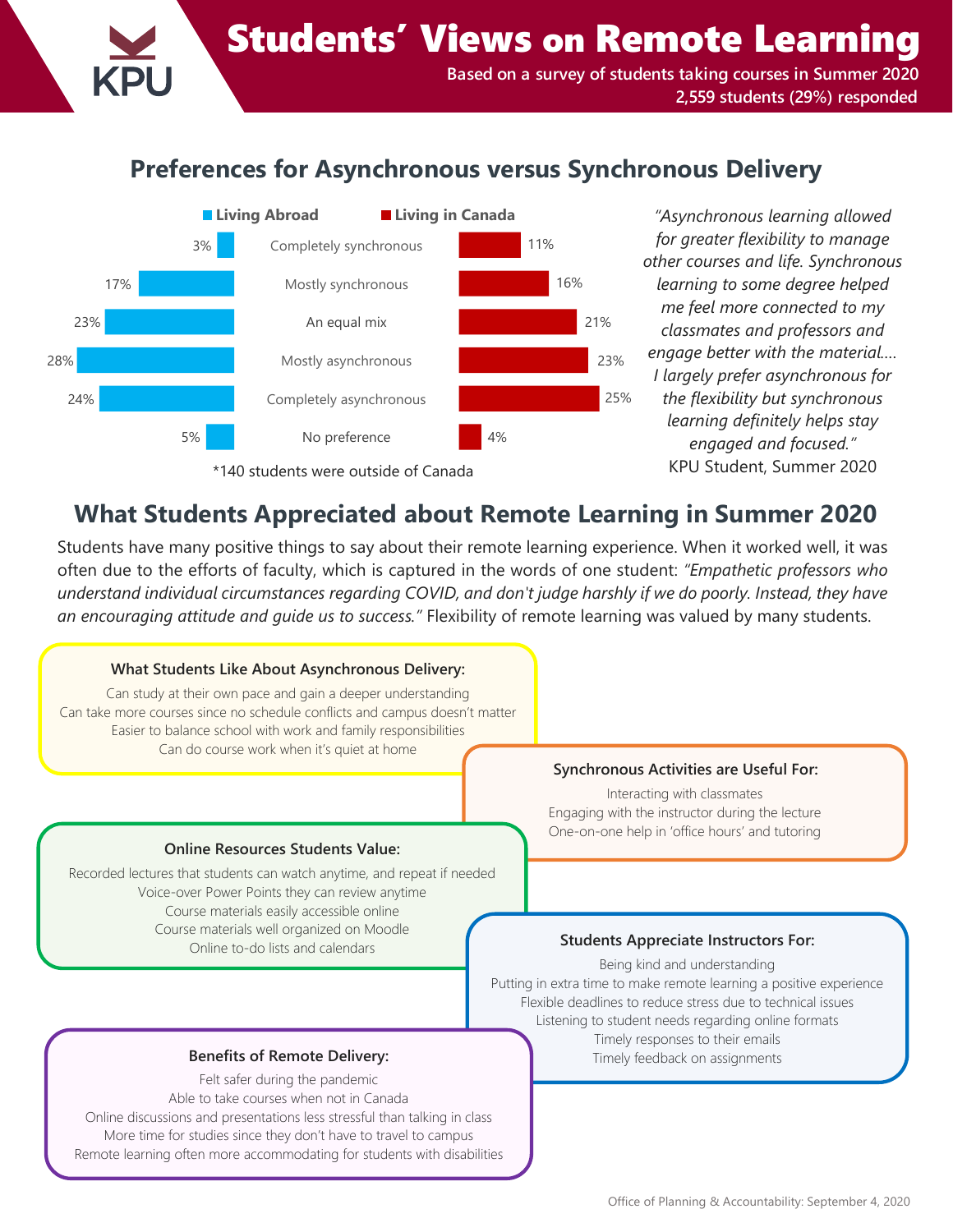# **Students' Suggestions for Improving Remote Learning**

Many students enjoyed their remote learning experience, but it did not always go smoothly. There were some technical issues early in the term that took time to get sorted out. Remote learning was a new experience for most students, and instructors had limited time to prepare for the summer. Here are students' suggestions on how KPU can improve remote learning for the future.

## **Factors Students Want Us to Keep in Mind:**

Most KPU students work, and often work full-time in the summer. With the pandemic, financial issues are more common so students may take whatever work they can find and not be able to turn down a shift. Home may not provide a quiet place to study as other family members may also be spending a lot of time at home. About 10% of KPU students have children living at home and may have additional child-care responsibilities due to the pandemic. Students living outside Canada also have time zone differences to deal with. All these factors mean that students may have limited flexibility about when they can focus on their studies.

Although some students love remote learning, others found it very challenging and want to return to face-to-face instruction as soon as possible. Most of the students outside Canada are new to KPU, and may find starting university this way even more challenging than those in Canada. **As students pointed out, many of their best experiences were when their instructors were empathetic and understanding** of these extra challenges.

### **Students' Workload:**

| I |  |
|---|--|

Online learning can increase workloads with online forums, discussion, weekly assignments and readings, in addition to watching online lectures. Some students feel they are doing more work now than they did with face-to-face instruction. This may be a consequence of some instructors increasing the number of assignments to help students stay on track, but instead students feel the workload is more than they can keep up with and would like the volume of work to be reduced back to a similar level as before. Many students took more courses than they usually do in the summer. There may have been many factors influencing this, but some pointed out that it was made possible because there were no schedule or campus conflicts. Although students were happy for the increased access to courses, the increased course load may have had some unexpected impacts. One example is screen fatigue, given the amount of work that is done on the screen. Flexibility with deadlines, and ensuring students have lots of advance notice can help reduce workload-related stress.

# **Assignments and Exams:**

Students would like to know about assignments as early as possible so they can plan accordingly. This gives them more flexibility and allows them to balance schoolwork with other responsibilities. One challenge with asynchronous delivery is that students may be at different places in the course. This can make keeping track of assignments and deadlines more difficult, especially with an increased number of assignments. Some students suggested a calendar or notification system in Moodle or elsewhere would help them keep track. Group projects are common at KPU but students point out that they are difficult to do in a remote learning environment as it is more challenging to connect with classmates and ensure everyone is making an equal contribution. Hence, many requested that group projects not be assigned for courses with remote delivery. Another common request is for more timely feedback on assignments. Sometimes the method of submitting assignments creates unintentional challenges for students. They may not have access to scanners, for instance. There seems to be unintentional consequences of methods used to combat cheating on exams, resulting in harder exams, or lack of time to complete the exams. Students suggested that exams should have increased time limits, be replaced with alternatives, or that better proctoring be done. Based on the survey, however, we know that proctoring capabilities would be limited by student webcam access (15% had no access, 16% had limited access).